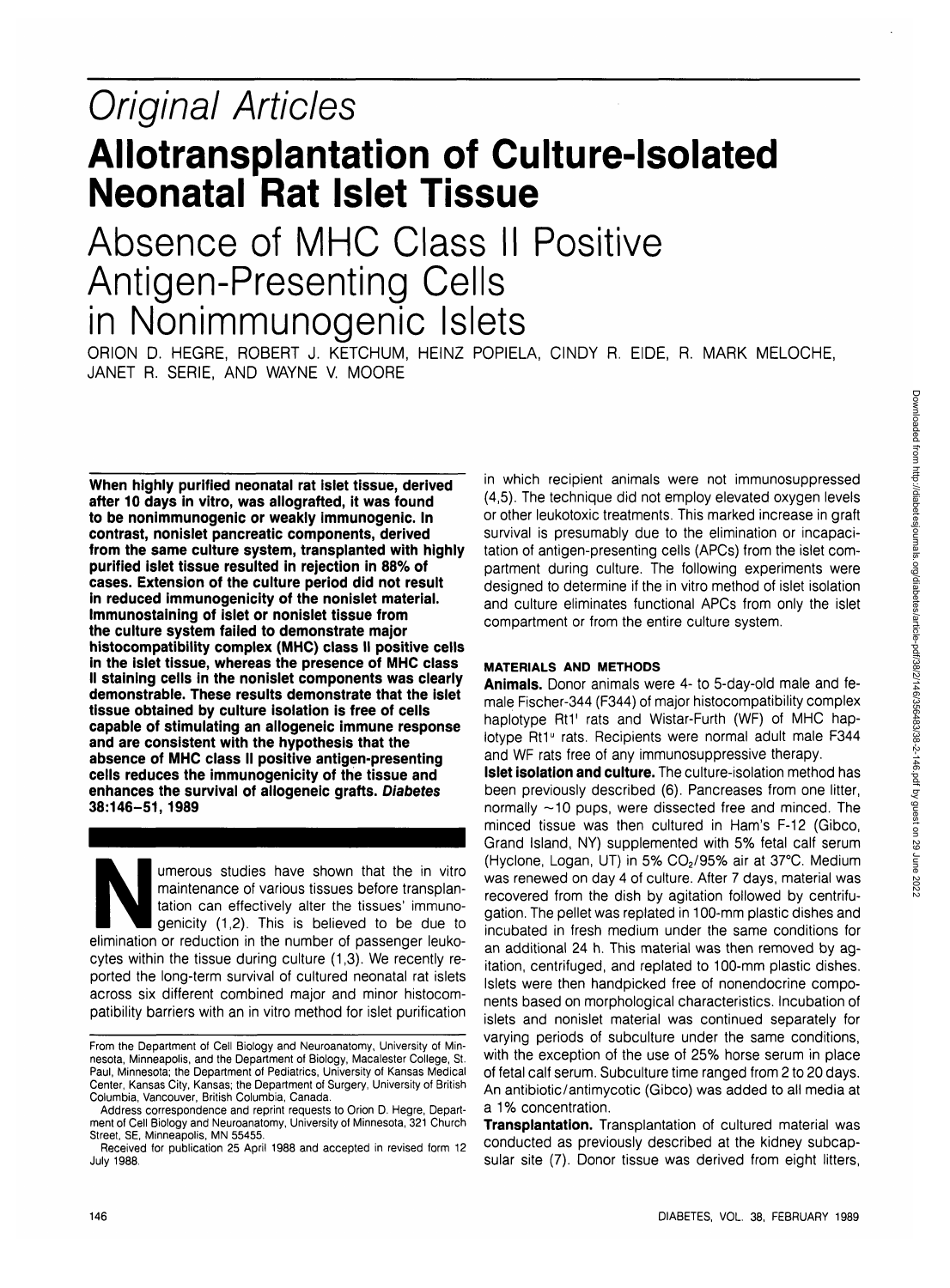O.D. HEGRE AND ASSOCIATES

each cultured separately as described above. Approximately 200  $\mu$ g of islet or nonislet tissue was transplanted via micropipette to each animal. Islet mass was determined by computer-assisted morphometric analysis as previously described (5). The average islet mass was determined by this method to be  $0.8 \mu$ g. Therefore, each recipient received  $\sim$ 250 highly purified islets or an equivalent mass of cultured material consisting primarily of nonislet tissue with a small number of purified islets added at the time of transplantation. The islets were added to provide a histological marker of the site of the graft. A further series of 20 animals received allogeneic islet transplants. Six animals were left untreated for an additional 21 days as control animals. The remaining 14 animals were challenged by a simultaneous transplantation of nonislet pancreatic tissue at the opposite pole of the kidney. Of these 14 animals, 6 received viable nonislet tissue, 6 received twice-frozen and thawed nonislet tissue, and 2 received fixed (24 h in 24 mM HCI in 95% ethanol) nonislet tissue. Grafts were excised 21 days after transplantation and subsequently evaluated histologically.

**Assessment of rejection.** At intervals after transplantation, graft areas were recovered and examined histologically. Tissue blocks were fixed in Bouin's solution and prepared for routine paraffin histology. Adjacent sections at 40-um intervals throughout the entire graft area were stained with either hematoxylin-eosin or aldehyde fuchsin-Ponceau de xylidine (AF). The immune response by the host was assessed by the histological appearance of the graft as follows: 0, histologically intact islets with  $AF+ B\text{-cells}$  and/or viable ductal elements with no accumulation of mononuclear cells (MNCs) in the graft area;  $1 +$ , intact islet or nonislet tissue with minor MNC infiltration;  $2 +$ , intact islets or ductal elements with extensive MNC infiltration; 3 + , damaged islet endocrine or ductal epithelial cells, AF<sup>+</sup> scar areas, giant foreign body cells, or massive MNC infiltration; and  $\overline{4}$  +, primarily scar areas with some MNCs still present and little or no graft tissue remaining.

**Immunohistochemistry.** Islets or nonislet pancreatic components derived from the culture-isolation system were snap frozen in liquid nitrogen, sectioned at a thickness of 5  $\mu$ m, mounted, and stained with the avidin-biotin-peroxidase technique (8,9; Vector, Burlingame, CA). The mounted sections were air dried at 37°C for 10 min. Sections were then rehydrated in phosphate-buffered saline (PBS) and subsequently incubated with a mouse anti-rat MHC class II antibody for 60 min at room temperature (OX6 from Seralab, Accurate Chemical, Westbury, NY). This was followed by incubation with biotinylated horse anti-mouse antibody for 30 min at room temperature and then by incubation with avidin-biotin complex (ABC), also for 30 min at room tem-

perature. Diaminobenzidine (DAB; 0.02% solution) was used as the chromagen. All sections were lightly counterstained with hematoxylin. Islets were also immunostained for insulin and glucagon with guinea pig anti-pork insulin (10) and rabbit anti-human glucagon (11), respectively, for 18 h at 4°C. The sections were treated with either biotinylated horse antiguinea pig antibody or biotinylated horse anti-rabbit antibody, as appropriate, for 30 min at room temperature. These sections were then treated with ABC and DAB as above. All reagents were made with PBS.

**Quantification of immunohistochemical staining.** Crosssections of culture-isolated islets or nonislet-cultured pancreatic fragments were examined and categorized as those either staining or not staining with the OX6 antibody. Individual fragments displaying staining were then evaluated by counting total nuclei within the cell aggregate, then counting nuclei of cells demonstrating staining. Areas appearing acellular in nature (i.e., nuclei not visible) were not considered in this method of quantification.

## **RESULTS**

Highly purified, culture-derived islets from either F344 or WF rats were allotransplantable (Table 1). No immune response occurred in WF recipients of pure F344 islet grafts.  $AF + \beta$ cells were present at all graft sites. No mononuclear cell accumulations were observed (Fig. 1). The same results were obtained in 50% of F344 recipients of WF islets. In the remaining grafts, analyzed at >40 days after transplantation, morphologically intact islets remained at the graft site with no evidence of intraislet invasion by MNCs or graft destruction. However, peripheral MNC infiltrates were clearly associated with the transplanted islets.

In contrast to the success obtained when highly purified islets were allotransplanted, inclusion of nonislet pancreatic components from culture compromised survival of the islet tissue and resulted in rejection of both the islet and nonislet components in most cases (Table 2 and Fig. 2). Prolonged maintenance of nonislet material in subculture did not reduce the immunogenicity of the tissue (Table 2). This nonislet material is heterogeneous, consisting of various cell types, including ductal epithelium, stroma, and endocrine cells.

Simultaneous challenge of an islet allograft with viable nonislet pancreatic explants from culture resulted in the rejection of both the nonislet and islet grafts in 5 of 6 cases (Fig. 3). When nonviable nonislet (i.e., frozen/thawed or fixed) tissue was used to challenge, no rejection of the islet graft occurred (Table 3).

Immunostaining of highly purified culture-isolated islets with anti-insulin and anti-glucagon antibodies demonstrated the distribution of cells containing these hormones in a pat-

| TABLE 1                                             |  |  |
|-----------------------------------------------------|--|--|
| Allotransplantation of highly purified islet tissue |  |  |

| Donor<br>Recipient<br>strain |                             |          | Davs in<br>culture | Term<br>in situ<br>(days) | Histological evaluation of graft rejection |                              |    |    |      |  |  |
|------------------------------|-----------------------------|----------|--------------------|---------------------------|--------------------------------------------|------------------------------|----|----|------|--|--|
|                              | strain                      |          |                    |                           |                                            | $+$ $\overline{\phantom{a}}$ | +2 | +3 | $+4$ |  |  |
| Fischer-344<br>Wistar-Furth  | Wistar-Furth<br>Fischer-344 | 10<br>10 | ١0<br>10           | 40<br>40                  | 10                                         |                              |    |    |      |  |  |

See MATERIALS AND METHODS for descriptions of graft rejection responses.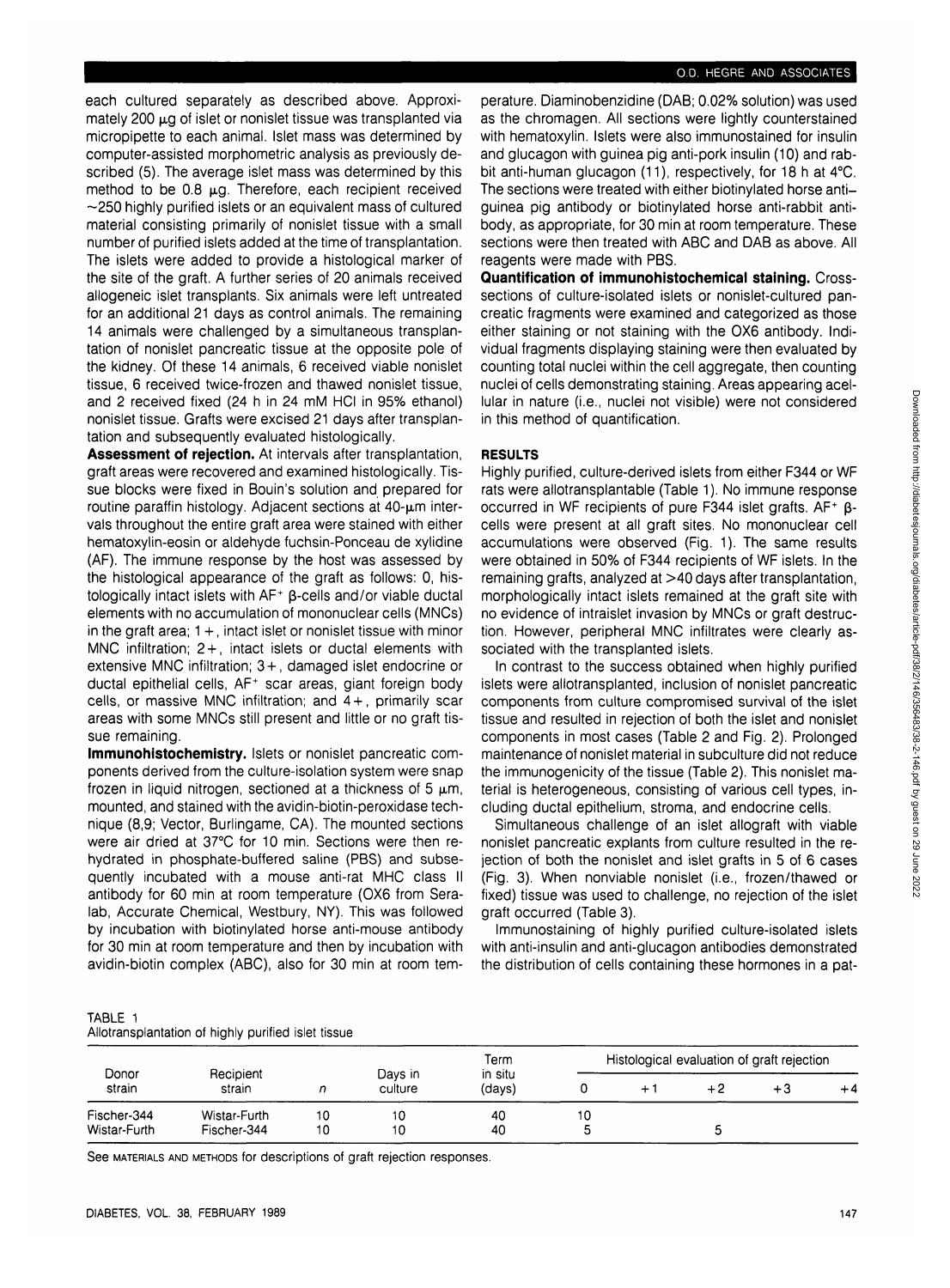## CULTURE-ISOLATED ISLET IMMUNOGENICITY

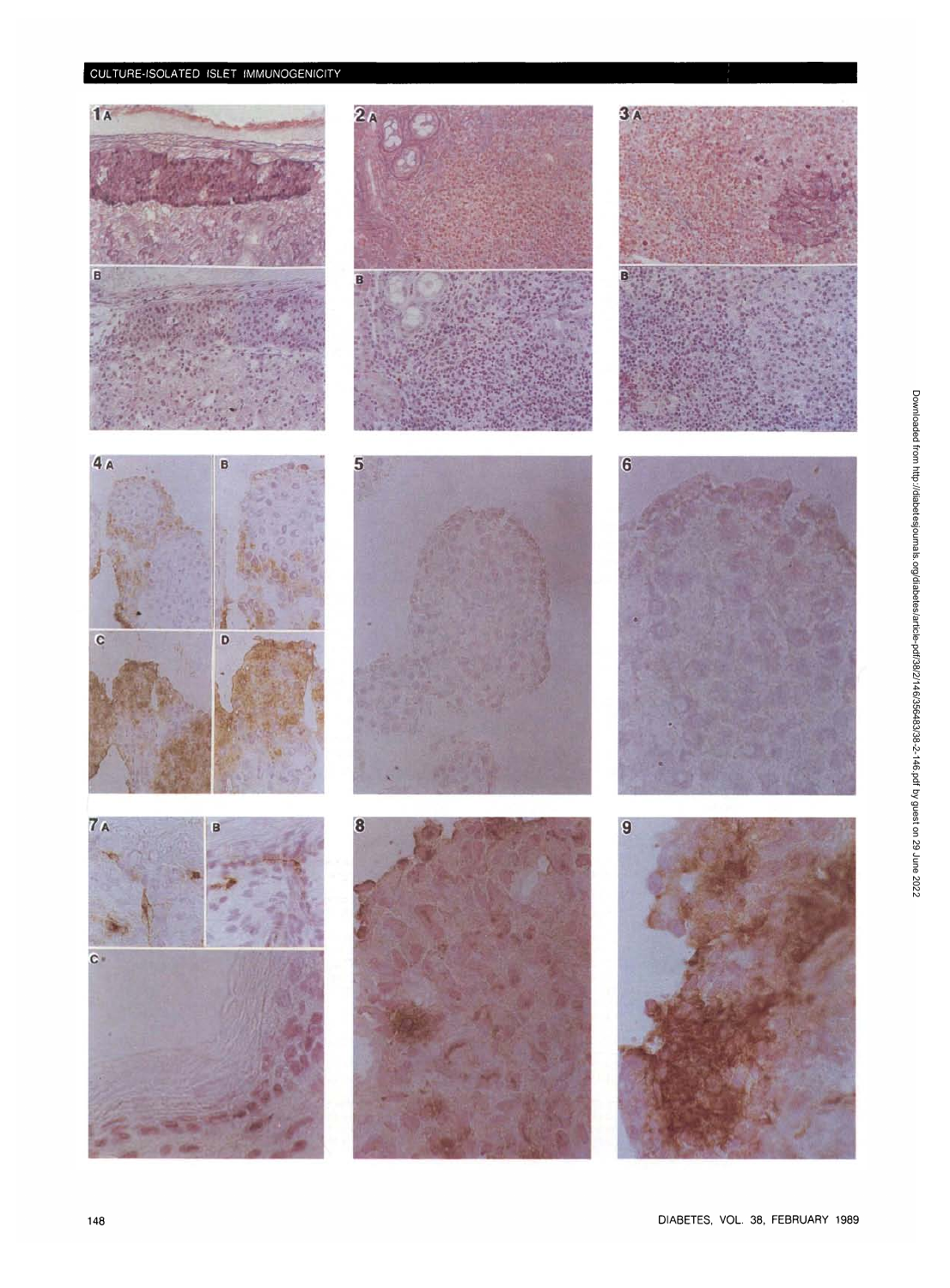# TABLE 2 Allotransplantation of nonpurified islet tissue

|                      |   |                        | Histological evaluation<br>of graft rejection |  |              |  |      |
|----------------------|---|------------------------|-----------------------------------------------|--|--------------|--|------|
| Parameter            | n | Term in situ<br>(davs) |                                               |  | $0 +1 +2 +3$ |  | $+4$ |
| $F344$ to WF         |   | $10 - 20$              |                                               |  |              |  |      |
| WF to F344           |   | $10 - 20$              |                                               |  |              |  | 6    |
| >20 days in culture* |   | $10 - 20$              |                                               |  |              |  | 6    |
| 10 days in culture*  |   | $10 - 20$              |                                               |  |              |  |      |
| <10 days in situ*    | 6 | $<$ 10                 |                                               |  |              |  |      |

F344, Fischer-344 rats; WF, Wistar-Furth rats. See MATERIALS AND METHODS for descriptions of graft rejection responses. \*F344 donor, WF recipient.

tern consistent with that of the typical mantle islet (Fig. 4). Subsequent staining of the islet tissue with the anti-rat MHC class II antibody OX6 failed to demonstrate the presence of any class II positive cells within these highly purified islets (Figs. 5 and 6). Multiple cross sections of >300 islets have been stained and examined.

Staining of skin sections cut from abdominal skin of F344 neonates demonstrated the effectiveness of this antibody in staining the class II expressing Langerhans cell in the basal layer of the epidermis. Control sections treated identically, with the exception of the primary antibody (OX6), showed that this staining was not due to nonspecific binding of the secondary antibody or ABC, nor to endogenous peroxidase activity in the tissue (Fig. 7).

Staining of the nonislet pancreatic components with the anti-rat MHC class II antibody labeled numerous cells expressing class II proteins at their surface (Figs. 8 and 9). Occasional staining was observed in what appeared to be acellular regions within the nonendocrine cell aggregates. This staining was not considered to represent positive staining of class II at the cell surface and was discounted from quantification. Only cells clearly identifiable, based on general cell morphology and distinguishable nuclei, were included in this initial attempt to quantify class II expression in cultured nonislet pancreatic tissue.

| TABLE 3 |  |  |  |
|---------|--|--|--|
|         |  |  |  |

Immunological challenge of culture-purified islet allografts

| Islet allograft                                                                           |                  | Term in situ         | Histological evaluation<br>of graft rejection |  |  |                 |   |
|-------------------------------------------------------------------------------------------|------------------|----------------------|-----------------------------------------------|--|--|-----------------|---|
| challenged with                                                                           | n                | (davs)               |                                               |  |  | $0 +1 +2 +3 +4$ |   |
| Unchallenged<br>Viable nonislet tissue<br>Frozen nonislet tissue<br>Fixed nonislet tissue | 6<br>6<br>6<br>2 | 21<br>21<br>21<br>21 | 6                                             |  |  |                 | 5 |

All grafts were Fischer-344 islets to Wistar-Furth host. See materials AND METHODS for descriptions of graft rejection responses.

Approximately 40% of the >300 cross sections of nonislet cellular aggregates evaluated displayed positive staining. Of those aggregates demonstrating staining,  $\sim$ 30% of the cells stained positively. This staining represented individual cells scattered throughout nonstaining cells within a cell aggregate (Fig. 8), small groups of a few to several cells within aggregates of nonstaining tissue (Fig. 9), and, in a few cases, large numbers of cells that comprised the majority of some cell aggregates. Overall, the stained tissue represented  $\sim$ 10% of the total nonislet tissue examined.

### **DISCUSSION**

We have previously shown that islets derived from cultureisolation are transplantable across strain barriers (4,5). The results reported here demonstrate the requirement for pure islet endocrine tissue, free of any contaminating nonendocrine cells, for the successful allogeneic transplantation of neonatal islet tissue. The allotransplants of F344 islets to WF hosts were entirely free of any MNC infiltrate, as were 50% of WF islet allografts to F344 hosts. Although 50% of WF islets allografted to F344 recipients displayed a peripheral lymphocytic accumulation, these grafts were examined at >40 days after transplantation, and intact islet tissue, with little or no evidence of endocrine cell damage, was observed at the graft site. We and others have reported a similar phe-

#### **FIGS. 1-9.**

**<sup>1:</sup> Adjacent sections of highly purified culture-isolated Fischer-344 neonatal islets transplanted allogeneically to kidney capsule of Wistar-Furth host, demonstrating viable graft tissue with no evidence of immune response. Stained with aldehyde fuchsin (A) and hematoxylin and eosin (B). X140 .**

**<sup>2:</sup> Adjacent sections of cultured Fischer-344 nonislet pancreatic tissue transplanted to kidney subcapsule of Wistar-Furth host, showing extensive infiltration of lymphocytes with graft destruction nearly complete. Some ductal elements remain, visible at upper left. Stained with aldehyde fuchsin (A) and hematoxylin and eosin (S). x 140.**

**<sup>3:</sup> Adjacent sections of highly purified culture-isolated Fischer-344 neonatal islets transplanted to kidney capsule of Wistar-Furth host simultaneously challenged with cultured Fischer-344 nonislet pancreatic tissue. Graft shows definite evidence of islet destruction with extreme mononuclear cell infiltrate. Stained with aldehyde fuchsin (A) and hematoxylin and eosin (B). x 140.**

**<sup>4:</sup> Near-adjacent frozen sections of culture-isolated islets immunostained for glucagon {A and S) and insulin (C and D). Although some fusion with neighboring islets occurred during processing, characteristic distribution of these 2 islet hormones, central staining for insulin and peripheral staining for glucagon, is observed. A and C, x200; B and D, x350.**

**<sup>5:</sup> Frozen section of culture-isolated islets immunostained with OX6 and lightly counterstained with hematoxylin. No OX6 positivity is visible, indicating no class II positive cells present in preparation, x 350.**

**<sup>6:</sup> High-power view of frozen section of culture-isolated islets immunostained with OX6 and lightly counterstained with hematoxylin. No class II positive cells are evident, x 950.**

**<sup>7:</sup> Control tissue demonstrating specificity of binding by major histocompatibility complex class II specific 1° antibody OX6 (A and 8 ) and lack of nonspecific binding by 2° antibody (C). Langerhans cells in abdominal skin of 4- to 5-day-old neonates showing dendritic morphology typical of these cells. A and S, x 400; C, x 500.**

**<sup>8:</sup> High-power view of frozen section of cultured nonislet pancreatic tissue demonstrating presence of scattered individual class II positive cells within cellular aggregate. Immunostained with OX6 and lightly counterstained with hematoxylin. x 950.**

**<sup>9:</sup> High-power view of frozen section of cultured nonislet pancreatic tissue demonstrating presence of clusters of class II positive stained cells within cellular aggregate. Immunostained with OX6 and lightly counterstained with hematoxylin. x 950.**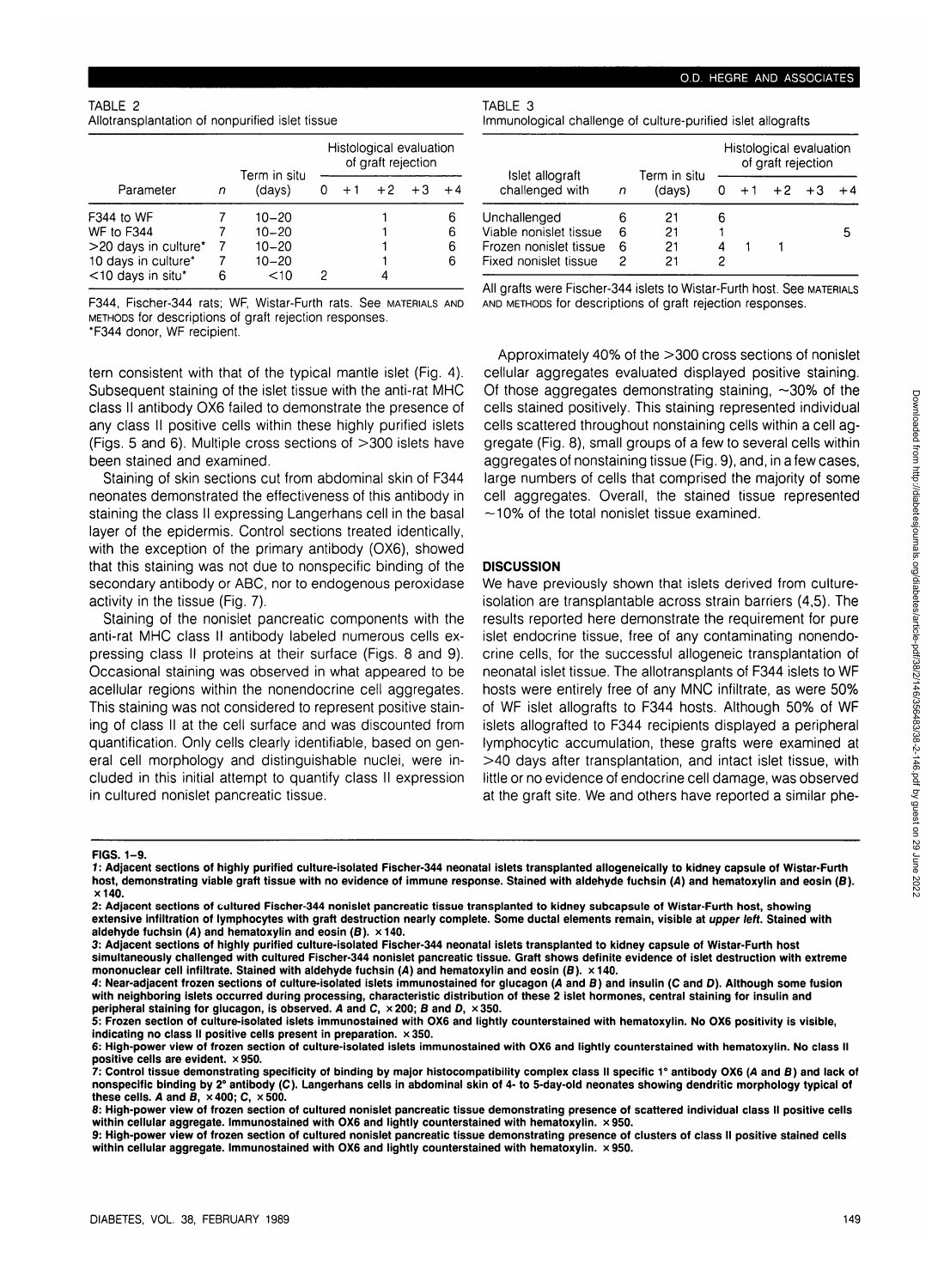#### CULTURE-ISOLATED ISLET IMMUNOGENICITY

nomenon of peripheral MNC infiltrate surrounding xenografted tissue (7,12). The grafted tissue remains functional, although surrounded by cells identified as belonging to the suppressor/cytotoxic subset (13). Due to the lack of cytotoxic effects on the graft, it was concluded that these cells represented a population of suppressor cells, rather than cytotoxic cells, encircling the xenografted tissue. Although not xenogeneic, WF islets in an F344 host might possibly be promoting a similar type of response. Further studies are in progress to better define this observed chronic immune infiltrate.

The class II negative islets used in these studies were culture derived from neonatal pancreas. Inclusion of nonislet material, also derived from culture isolation, which contains class II positive cells, results in islet allograft rejection. Recent studies in the mouse have shown that islets, obtained by collagenase digestion and transplanted to an allogeneic host, demonstrate prolonged mean survival times when highly purified of contaminating nonislet tissue (14). Both neonatal and adult islets, isolated by collagenase digestion and highly purified by handpicking, are rapidly rejected by the host when allogeneically transplanted (unpublished observations). Thus, by purifying islet tissue from nonislet tissue, the immunogenicity of the grafted tissue is decreased. However, islets isolated by collagenase digestion still contain the class II positive cells residing within them at the time of their isolation from the pancreas (15) and, therefore, retain some degree of immunogenicity.

During culture, incubation conditions were optimized for general cell survival, and thus, a number of cell types, including pancreatic ductal and stromal elements and islet endocrine tissue, were maintained during culture. It has been reported elsewhere that in vitro culture conditions are compatible with class II positive dendritic cell (i.e., APC) survival (16). We also found that viable class II positive APCs are maintained in our culture system and may survive the in vitro period for up to several weeks. They are, however, found only in the nonislet tissue compartment.

Thus, culture isolation yields islets with reduced immunogenicity. The cellular purity of the endocrine tissue generated in vitro (6) has been confirmed by immunohistochemistry. Class II bearing cells are not found within islets derived from culture isolation. These data are consistent with the hypothesis that such APCs are required for effective antigen presentation to occur in allotransplanted tissues (1) and that they can provide the costimulator activity needed to activate a specific T-lymphocyte response (17). A similar correlation between the absence of class II positive cells and allotransplantability has been reported for cultured keratinocyte allografts (18).

These results further indicate that although culture isolation alters the immunogenicity of the islets, it does not alter the antigenicity of the endocrine cells, because culture-derived endocrine tissue can serve as a target for an immune response and will be rejected when effective antigen presentation occurs. This occurs when impure preparations derived from the culture system, containing class II bearing cells, are allotransplanted with the purified islets or are used to challenge islet allografts. These class II bearing cellular preparations must contain viable tissue for an allogeneic immune response to be generated.

Recently, we have shown such cells to be present within the islet compartment by 4-5 days postnatally (19). This indicates that the absence of APCs from culture-derived islets is not due to their absence from the islet at the time of explantation. Culture conditions may promote the selective loss of APCs from the islet compartment by a mechanism such as migration onto the culture substratum. This possibility seems unlikely, however, because this would represent a loss of APCs by islet tissue only, whereas nonislet tissue retains its population of APCs without loss due to such selective migration. Islets derived from culture isolation may arise primarily by in vitro islet neogenesis from ductal epithelium during culture. In the absence of a vascular network and with no bone marrow source, these islets generated during the culture process could be expected to be devoid of APCs. These possibilities are being examined.

### **ACKNOWLEDGMENTS**

We acknowledge the expert technical assistance of S. Marshall, K. Sueppel, and A. Weinhaus. We also thank G. Sedgewick for assistance in producing the photographic plate.

This work was supported by grants from the National Institutes of Health (DK-32237 and DK-40077); the American Diabetes Association, Minnesota Affiliate; the American Diabetes Association; and the Bush Foundation.

#### **REFERENCES**

- Lafferty KJ, Prowse SE, Simeonovic CJ, Warren H: Immunobiology of tissue transplantation: a return to the passenger leukocyte concept. Annu Rev Immunol 1:143-73, 1983
- 2. Lacy PE, Davie JM, Finke EH: Prolongation of islet allograft survival following in vitro culture (24°C) and a single injection of ALS. Science 204:312-13, 1979
- 3. Lechler Rl, Bachelor JR: Restoration of immunogenicity to passenger cell-depleted kidney allografts by the addition of donor strain dendritic cells. J Exp Med 155:31-41, 1982
- Serie JR, Hegre OD, Eide CR, Weinhaus AJ, Marshall S: The successful allotransplantation of neonatal rat islets across multiple combined major and minor histocompatibility barriers. Transplantation 44:739-41, 1987
- 5. Hegre OD, Hickey GE, Marshall S, Serie JR: Modification of allograft immunogenicity in perinatal islets isolated and purified in vitro. Transplantation 37:227-33, 1984
- 6. Hegre OD, Marshall S, Schulte BA, Hickey GE, Williams F, Sorenson RL, Serie JR: Nonenzymic in vitro isolation of perinatal islets of Langerhans. In Vitro 19:611-20, 1983
- Serie JR, Hickey GE, Schmitt RV, Hegre OD: Prolongation of cultureisolated neonatal islet xenografts without immunosuppression. Transplantation 36:6-11, 1983
- 8. Hsu SM, Raine L, Fanger H: A comparative study of the peroxidaseantiperoxidase method and an avidin-biotin complex method for studying polypeptide hormones with radioimmunoassay antibodies. Am J Clin Pathol 75:734-38, 1981
- 9. Hsu SM, Raine L, Fanger H: Use of avidin-biotin-peroxidase complex (ABC) in immunoperoxidase techniques: a comparison between ABC and unlabelled antibody (PAP) procedures. J Histochem Cytochem 29:577- 80, 1981
- 10. Morgan CR, Lazarow A: Immunoassay of insulin: two antibody system: plasma levels of normal, subdiabetic and diabetic rats. Diabetes 12:115- 26, 1963
- 11. McEvoy RC, Madsen KL, Elde RP: Stimulation of anti-glucagon antibodies in rabbits. Metab Res 9:272-74, 1977
- 12. Lacy PE, Finke EH, Janney CG, Davie JM: Prolongation of islet xenograft survival by in vitro culture of rat megaislets in 95% O<sub>2</sub>. Transplantation 33:588-92, 1982
- 13. Janney CG, Davie JM, Lacy PE, Finke EH: Characterization of lymphocytes from rejected and nonrejected islet xenografts. Transplantation 33:585-87, 1982
- 14. Gotch M, Maki T, Satomi S, Porter J, Monaco AP: Immunological char-